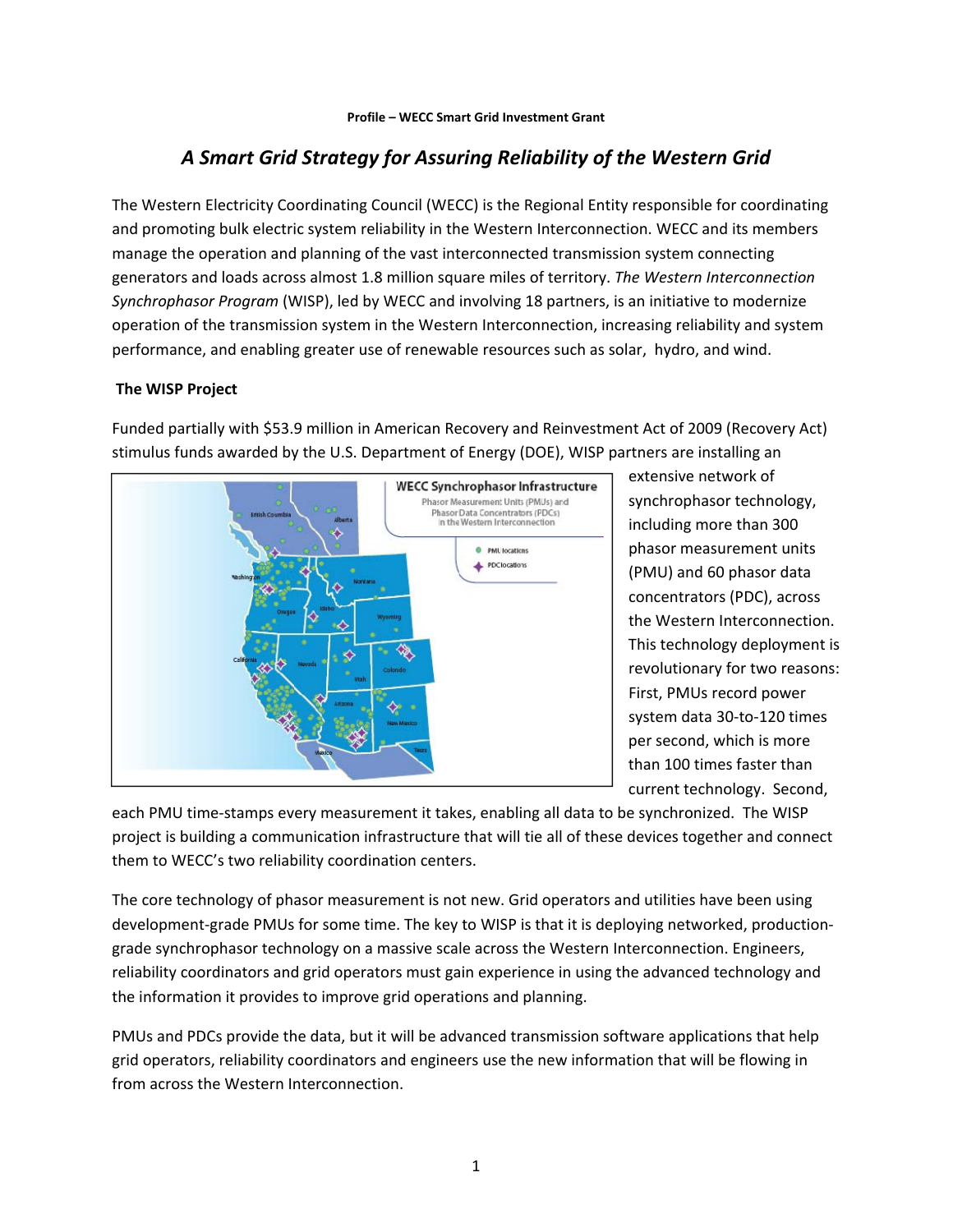#### **Profile – WECC Smart Grid Investment Grant**

The earliest applications will focus on monitoring grid conditions and disturbances. The vast synchrophasor network will provide grid operators and reliability coordinators an unprecedented view of the Western Interconnection and dramatically improve situational awareness. Such applications will include monitoring of system frequency, voltage, and oscillations. Other applications will utilize synchrophasor information to control devices in ways that have been impossible in the past. Some applications will allow engineers to improve power system models and increase the operational efficiency of the grid.

#### **The Evolving Challenge of Operating the Western Grid**

Managing large regional power systems has always been challenging. These systems are composed of numerous large generators operating synchronously and can be connected by thousands of miles of transmission lines. Over the past two decades the Western Interconnection has evolved in ways that have increased the challenge for grid operators and engineers. High temperatures and a growing residential and commercial population have increased the demand for electricity, and shifted load from industrial processes to air conditioning. The same high temperatures that drive air conditioning load also cause transmission lines to sag more, limiting the amount of power they can safely carry. In addition, generators in the West are often located far away from population centers and load, and new

## **WISP's Smart Grid Investment Grant (SGIG) Advanced Applications**

- 1. Angle and Frequency Monitoring
- 2. Voltage and Voltage Stability Monitoring
- 3. Oscillation Energy and Mode Meter Monitoring
- 4. Reactive Reserves Monitoring
- 5. Alarm Management
- 6. Improved State Estimation
- 7. Remedial Action Scheme ‐ control of reactive devices for California‐Oregon Intertie
- 8. Remedial Action Scheme ‐ control of primary and secondary reactive for wind generation
- 9. Steady‐state model baselining, validation, and improvement
- 10. Dynamic model baselining, validation, and improvement
- 11. Power system restoration
- 12. Post-mortem analysis
- 13. Archival data mining
- 14. Island detection and restoration
- 15. Fault detection
- 16. Congestion Management

sources of supply – including wind and solar – behave differently than traditional central station generation. "This is not your mother's power system anymore," said Vickie VanZandt, WISP Program Manager.

#### **Western Power Oscillations and Synchrophasor Technology**

Each large generator has a control system that governs its power output so that the generator can help maintain system frequency and voltage. When a disturbance occurs, generator control systems attempt to rebalance the grid with proper frequency and voltage. Since the generators are all connected, they interact with each other, and power oscillations between different parts of the system can occur. Under conditions of high grid stress, the oscillations can grow, resulting in a breakup of the system and a potential blackout.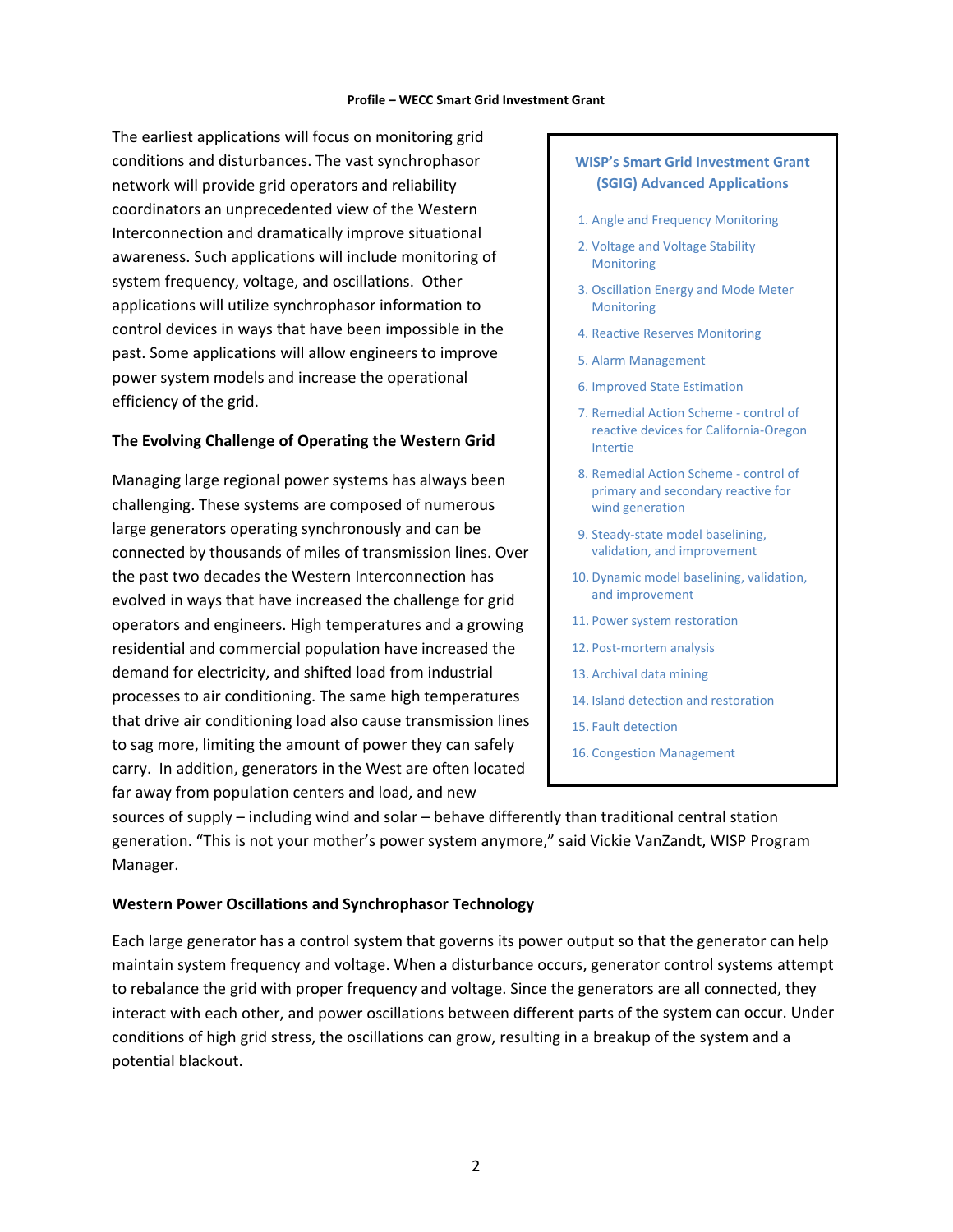#### **Profile – WECC Smart Grid Investment Grant**

Unfortunately, the grid monitoring technology most commonly used today does not allow grid operators and reliability coordinators to see these oscillations, making it difficult to tell when the system is operating in a way that could lead to problems. "If you can't see what's wrong, you can't fix it," said Mark Maher, WECC's CEO. Conventional technology provides grid operators with snapshots of the power system every two to four seconds. This is a problem because the snapshots are too slow to show the oscillations and snapshots being taken across the Western Interconnection are not time‐synchronized. The current process is like trying to build a complete



**A coordinator at one of WECC's reliability centers**

and clear picture out of a group of misaligned, low-resolution pieces. According to VanZandt, "what we need are high‐frequency measurements of the grid, and for those measurements to be synchronized and visible."

#### **Managing Power Disturbances on the Western Grid**

A key example of how the WISP project will benefit the West is found on the California‐Oregon Intertie (COI), a critical transmission pathway in the Western Interconnection that delivers available power from the northwest to meet demand in California. Presently, grid operators have set an upper operating limit for power flow on the COI to meet reliability standards determined through various engineering studies. Real-time information and automated controls available from synchrophasor technology will permit grid operators to eventually raise operating limits on the COI. This will be accomplished by using the synchrophasor technology to detect oscillations very quickly, and switch on capacitor banks to dampen these oscillations before they can grow to dangerous levels. VanZandt said that the technology is "expected to allow at least 100 megawatts of operational capacity on the California–Oregon Intertie, conservatively estimating." That is enough power to supply over 100,000 homes. The project intends to monitor and test the COI operating scheme for at least two years (beginning in early 2013), before permitting automatic control in early 2015. The advanced capability of synchrophasor technology will be used to support numerous similar solutions throughout the US, which would not have occurred for many years without funding from the Recovery Act.

## **Expected Benefits of WISP Project**

## *Reliability*

In the near term, WISP and other projects like it will help grid operators, reliability coordinators and engineers better understand the complexities of a dynamic power system. The new information and